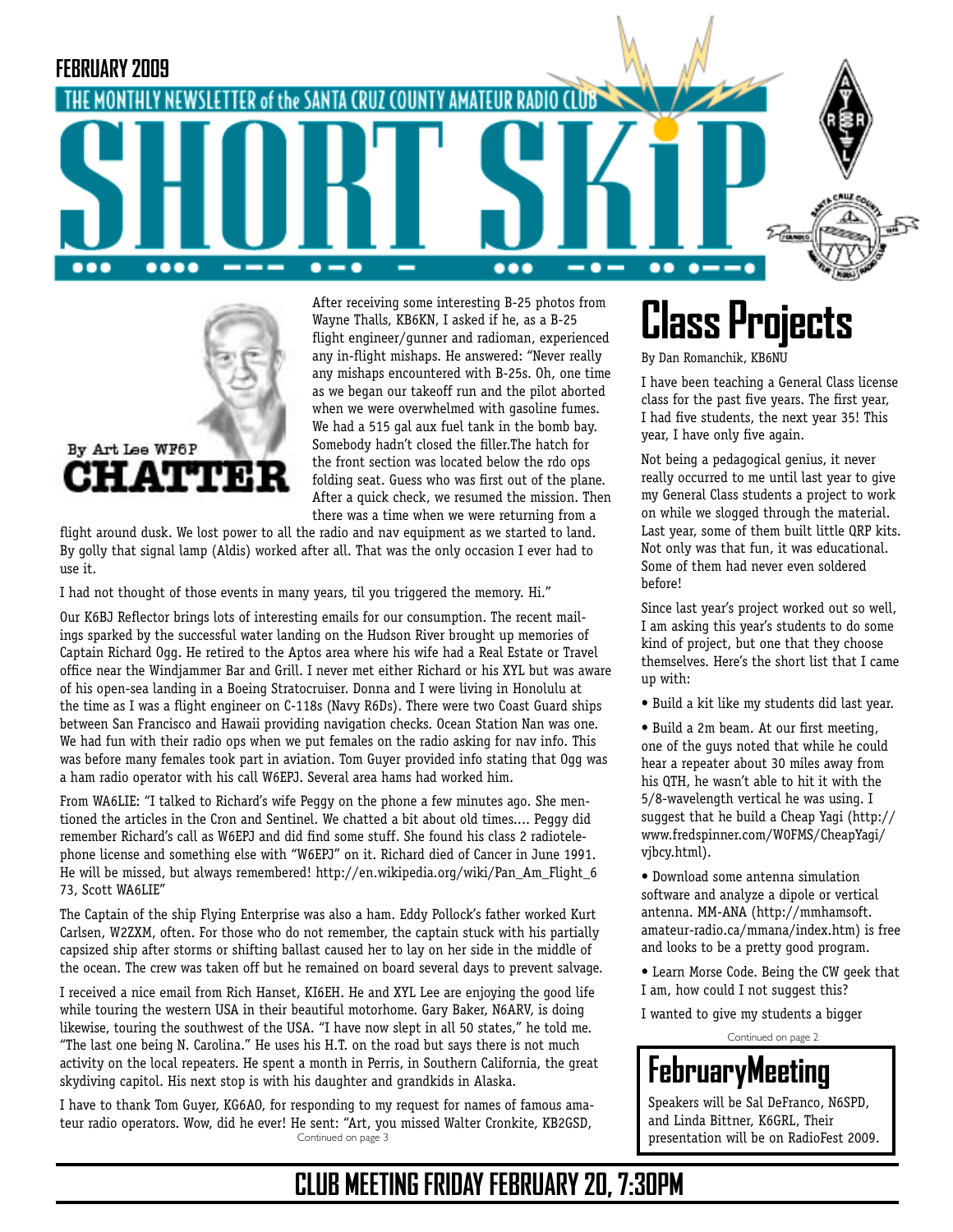# SHORT SI

And a happy birthday to the Apple Macintosh computer which turned 25 back on January 24th. The Mac, as it became known in computing circles, made its public debut in 1984 and kicked off a product line that were Apple's flagship computers for many years. The project to create the Macintosh was started by legendary computer maker Jeff Raskin. The original machine had a 9 inch screen in an upright beige case, 128 kilobytes of RAM, internal floppy drive, and came with a keyboard and single-button mouse.

The operating system featured a Graphical User Interface with the mouse used to navigate the computer. This, by clicking on screen icons rather than having to type command line instructions.

The first Macintosh was unveiled in a television advertising campaign directed by film maker Ridley Scott. Those advertisements were originally aired during that year's Superbowl game in late January.

Apple had previously produced computers using a graphical user interface such as the Apple Lisa. Those machines cost far more than the original Macintosh and never gained much popularity. The Mac, did.

—The Amateur Radio Newsline

### **Class Projects continued**

choice, so I asked the readers of my blog for more suggestions:

Kenneth, W6KWF, replied, "Hands down the most useful and most successful projects I've built have been 2m J-poles. I've built both the 1/2" copper tubing and TV line variants, and use both as my primary antennas. The TV line one is nice because I live in an apartment, so when I need a good antenna, I tie a magnet to the top of it and stick it to my upstair neighbor's balcony. It's a very forgiving antenna."

Zeke also like the idea of building J-pole antennas. "You didn't mention the age group/groups you are working with," he said, "but have you thought about a handson project such as a j-pole for 2 or 6 meters. It would give them an opportunity to feel the pride that follows an involved project. Furthermore, the J-pole is a pretty good antenna."

John N8ZYA, said, "I like the idea of learning CW. It's like learning to play the guitar

# **Jamesburg Earth Station The Apple Mac Hits 25**



The Jamesburg Earth Station in Cachagua Valley, California ( about 20 miles S.E of Monterey )

This facility went into service in 1969, just in time to carry the Moon landing live to the world. COMSAT owned and operated this high-capacity earth station, and provided all forms of overseas communications via satellite between the U.S. and points all around the Pacific Rim. This antenna, taller than a 10-story building, is located in the Upper Carmel Valley.

This facility was closed in 2002, and sold to a private investor. The new owner is cooperating with a group of Ham Radio operators to find a new use for the antenna, which may include Radio Astronomy, educational or Deep Space applications.

or piano. A skill that can be used your entire lifetime!"

Robert suggested, "How about building a 20 meter delta loop? I am very inexperienced when it comes to antenna building, but a friend suggested this for working DX on 20 meters and it worked out really well. In fact, my first contact on it was Spain!"

I would love to offer my students even more choices. If you have a suggestion, please e-mail it to me at cwgeek@kb6nu.com. Thanks!

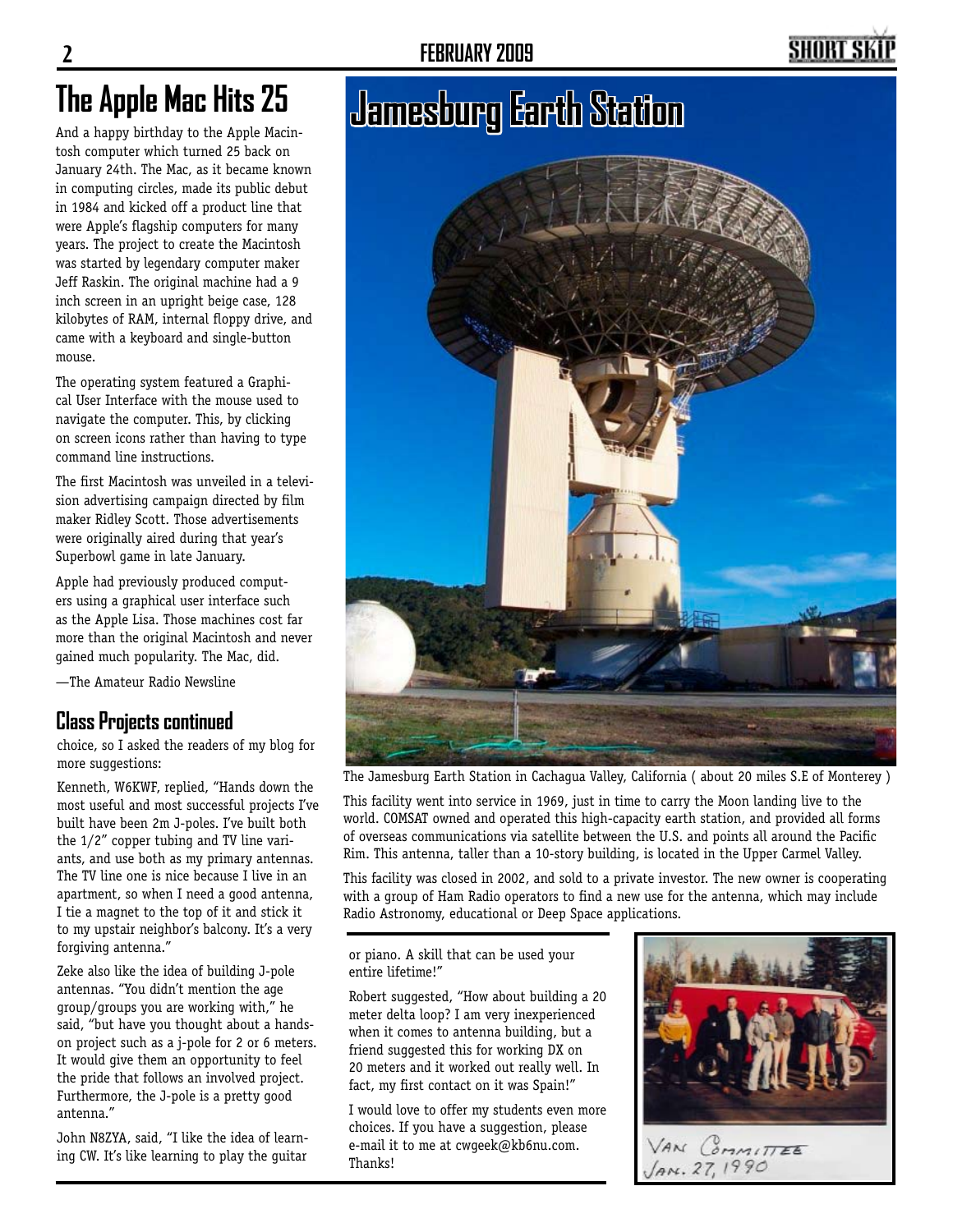# **SHORT SKIP**

In high school physics you probably learned about the Uncertainty Principle due to the German atomic physicist Werner Heisenberg (1901-1976). Heisenberg developed the math that showed the more precisely the position of a particle is known the less precise its momentum is known. I stuffed his discovery away never expecting it to have much bearing on my life and interests.

Over the last couple of years however it became clear to me that the same principle applies to some topics in communications, moreover it can be appreciated rather intuitively.

Think of a car as a moving particle and a perfect camera taking an instantaneous snapshot. We will have captured information about the position of the car but not its speed. At least 2 snapshots at intervals would be needed to determine distance traveled over time. In so doing we loose the information about the position of the car at that speed. Should police radar catch you moving precisely from a 45 mph zone to a 30 mph zone you might try this argument on the judge HI.

Digital technologies are of course not new but with DSP they have begun to replace many of the traditional analog sections of our rigs. At RF input and at audio output we have to convert from analog to digital and vice versa and that is where an example of uncertainty comes in. To convert an analog sine wave to a digital form we have to sample the waveform and allocate a digital code to represent its amplitude. The difficulty is twofold, the waveform is like a moving object and we can only open a sampling window rather than acquire an instantaneous sample. That means there is an inherent error in the sampling/encoding process that contributes to degrade the overall performance of A-D and D-A converters.

Filters are essential in many areas of communications and their behavior has always fascinated me. For CW it is quite apparent that you can have a very selective filter or a filter that does not distort the signal by ringing but in a single filter you can not have both. In other words ultimate performance in the frequency domain and in the time domain do not coincide. This turns out to be another example of position vs time conflict embodied in the uncertainty principle.

Often, breakers in both residential and commercial applications remain motionless for years. The result can be just as you describe: the breaker contacts fail to open when a trip is called for. If the failed breaker feeds a 20A circuit and the next upstream breaker is rated 200A, there can be a bit of a problem. The fault current may never reach the level required to trip the 200A breaker, so the best you can hope for, is for the fault to clear without a fire, or with a self extinguishing fire.

What I've also seen happen is the breaker mechanism bind on tripping, due to corrosion / contamination. This can result in the spring pressure being taken off of the main contacts, but the contacts failing to open. The resistance across the contacts then increases dramatically. Since the breaker attempted to trip due to overcurrent, it's reasonable to say that there is a lot of load on the circuit, and that a good deal of heatwill be developed by the breaker contacts. The breaker then burns and melts from heat, possibly melting the main before it trip's from the fire's heat. This scenario just gets worse.

In an industrial situation where voltages are higher and maximum fault current is much higher, a breaker failure can result in a very prompt, violent explosion and fire with white hot metal sprayed about the room. Any by-standers are usually burned badly or killed.

So, yes, cycling all of the breakers annually is definitely good preventive maintenance... it also helps keep you familiar with the procedure for setting the digital clock on the VCR ;-)

—73, Jeff - K1LE - CT

Today we have incredible software tools that use digital signal processing to create filters with any frequency or impulse response we desire. I plan to give a demo of digital modes and filters at a forthcoming club meeting.

### For more on W.H go to *http://www.pbs. org/wgbh/aso/databank/entries/bpheis. html*

For more on digital filters go to

<http://www.dspguide.com/filters.htm>

—Ron W6WO

# **Uncertain Behavior Cycling of Breakers Emergency Microphones**

THE EARPHONE "MIKE" Ordinary 'phones can be pressed into service as a microphone, especially<br>for transmitting speech



TALKING PICK-UPS A paper drinking-cup fastened to the needle converts a pick-up into a microphone



### **Chatter continued**

Joe Walsh, WB6ACU, and many others. Here's the list http://users.tellurian.com/ gjurrens/famous\_hams.html"

I spent an hour or so going over the listing. Lots of interesting folks on there. Also received the following from Dave. K6DLW: "Hi Art, One that I remember was a long time actor named Andy Devine. His call was WB6RER. The reason he sticks in my memory is there was a picture of him in his mobile station in the copy of Understanding Amateur Radio I purchased back in the late 1960s when I was a new ham. Also, I was a net control on the WPSS net one night in the early 1970s and checked in the "Red Eyed Rooster". There was no mistaking that voice even on 75 m SSB!"